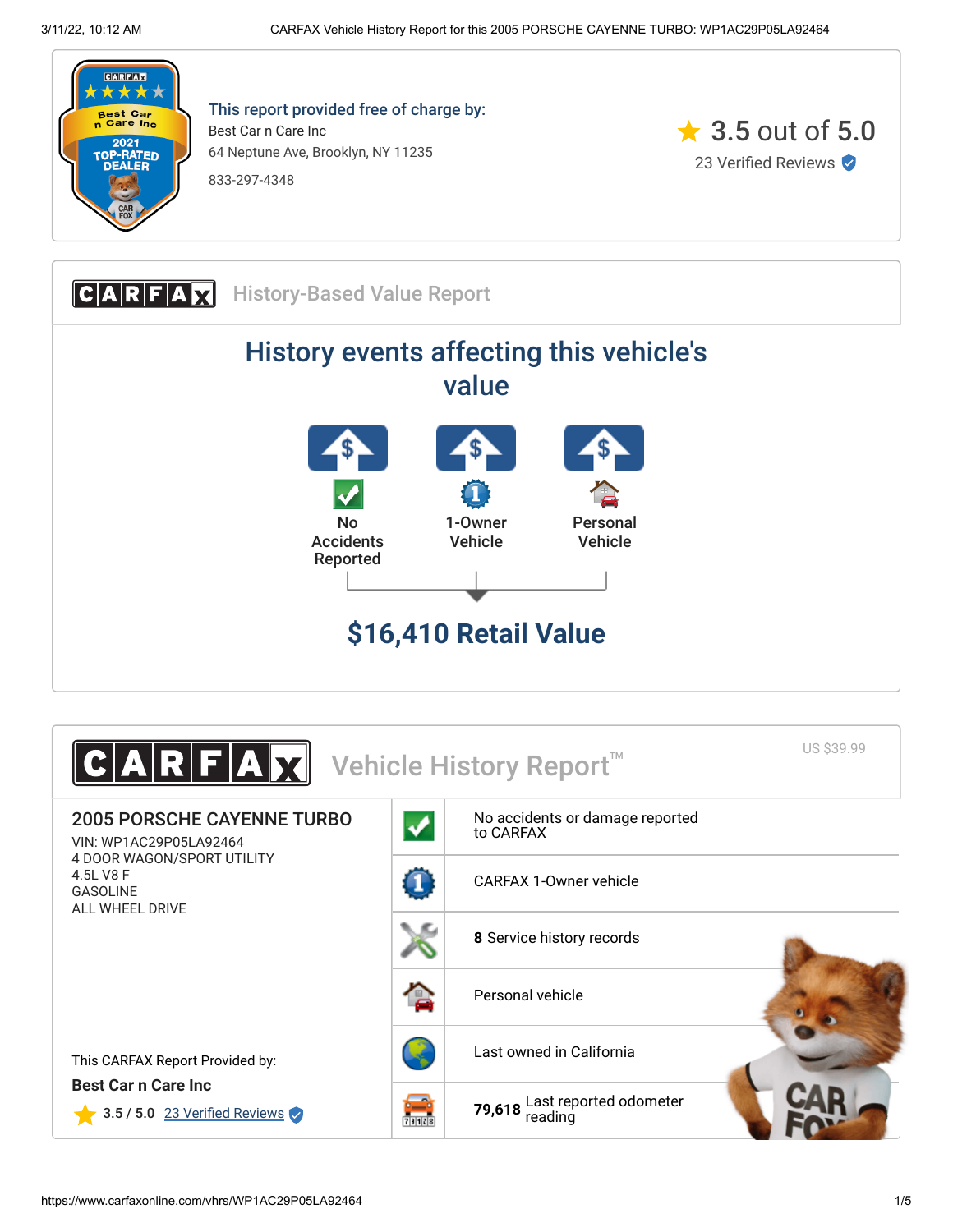## 3/11/22, 10:12 AM CARFAX Vehicle History Report for this 2005 PORSCHE CAYENNE TURBO: WP1AC29P05LA92464

This CARFAX Vehicle History Report is based only on [information](http://www.carfax.com/company/vhr-data-sources) supplied to CARFAX and available as of 3/11/22 at 9:12:11 AM (CST). Other information about this vehicle, including problems, may not have been reported to CARFAX. Use this report as one important tool, along with a vehicle inspection and test drive, to make a better decision about your next used car.

<span id="page-1-1"></span>

| C A R F A X <br><b>Ownership History</b><br>The number of owners is estimated | Owner 1              |
|-------------------------------------------------------------------------------|----------------------|
| Year purchased                                                                | 2005                 |
| Type of owner                                                                 | Personal             |
| Estimated length of ownership                                                 | 16 yrs. 4 mo.        |
| Owned in the following states/provinces                                       | Virginia, California |
| Estimated miles driven per year                                               | 4,860/yr             |
| Last reported odometer reading                                                | 79,618               |

| <b>CARFAX</b> Title History<br>CARFAX guarantees the information in this section | $\sim$ Owner 1                  |
|----------------------------------------------------------------------------------|---------------------------------|
| Salvage   Junk   Rebuilt   Fire   Flood   Hail   Lemon                           | <b>Guaranteed</b><br>No Problem |
| Not Actual Mileage   Exceeds Mechanical Limits                                   | <b>Guaranteed</b><br>No Problem |



**GUARANTEED** - None of these major title problems were reported by a state Department of Motor Vehicles (DMV). If you find that any of these title problems were reported by a DMV and not included in this report, CARFAX will buy this vehicle back. [Register](https://www.carfax.com/Service/bbg) | [View Terms](http://www.carfaxonline.com/legal/bbgTerms) | [View Certificate](https://www.carfaxonline.com/vhrs/WP1AC29P05LA92464)

<span id="page-1-0"></span>

| <b>Additional History</b><br>CARFA<br>Not all accidents / issues are reported to CARFAX     | Owner 1                 |
|---------------------------------------------------------------------------------------------|-------------------------|
| <b>Total Loss</b><br>No total loss reported to CARFAX.                                      | No Issues Reported      |
| <b>Structural Damage</b><br>No structural damage reported to CARFAX.                        | No Issues Reported      |
| <b>Airbag Deployment</b><br>No airbag deployment reported to CARFAX.                        | No Issues Reported      |
| <b>Odometer Check</b><br>No indication of an odometer rollback.                             | No Issues Indicated     |
| Accident / Damage<br>No accidents or damage reported to CARFAX.                             | No Issues Reported      |
| <b>Manufacturer Recall</b><br>Check with an authorized Porsche dealer for any open recalls. | No Recalls Reported     |
| <b>Basic Warranty</b><br>Original warranty estimated to have expired.                       | <b>Warranty Expired</b> |

<span id="page-1-2"></span>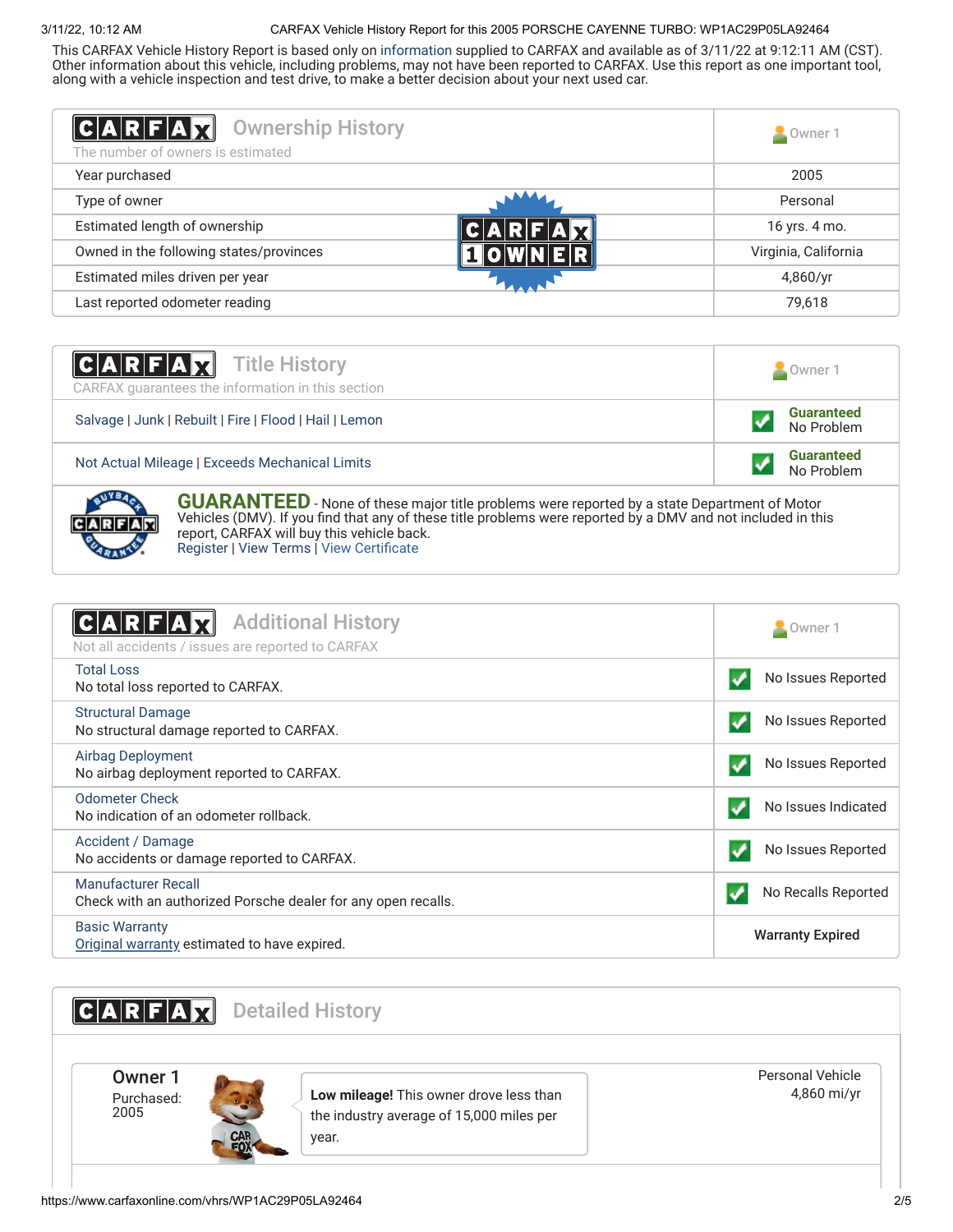| Date       | <b>Mileage</b> | Source                                                                                                                                              | <b>Comments</b>                                                                                                                                                           |
|------------|----------------|-----------------------------------------------------------------------------------------------------------------------------------------------------|---------------------------------------------------------------------------------------------------------------------------------------------------------------------------|
| 10/19/2005 | 39             | Virginia<br>Motor Vehicle Dept.                                                                                                                     | Vehicle purchase reported<br>- Titled or registered as personal vehicle                                                                                                   |
| 11/03/2005 |                | Virginia<br>Motor Vehicle Dept.<br>Woodbridge, VA                                                                                                   | Title or registration issued<br>- First owner reported                                                                                                                    |
| 10/02/2007 |                | Virginia<br>Motor Vehicle Dept.<br>Woodbridge, VA                                                                                                   | Registration issued or renewed                                                                                                                                            |
| 05/13/2013 | 54,386         | Newport Auto Center Inc<br>Newport Beach, CA<br>949-478-0590<br>newportautocenter.com<br>4.7 / 5.0<br>71 Verified Reviews<br>153 Customer Favorites | C Vehicle serviced<br>- Maintenance inspection completed<br>- 50,000 mile service performed<br>- Battery/charging system checked<br>- Tire condition and pressure checked |
| 04/09/2014 | 64,115         | California                                                                                                                                          | <b>Failed emissions inspection</b>                                                                                                                                        |
|            |                | <b>Inspection Station</b><br>Laguna Beach, CA                                                                                                       |                                                                                                                                                                           |
| 04/12/2014 | 64,240         | Laguna Auto Service Center<br>Laguna Beach, CA<br>949-494-2117<br>5.0 / 5.0<br>24 Verified Reviews<br>27 Customer Favorites                         | Vehicle serviced<br>Emissions inspection performed                                                                                                                        |
| 04/12/2014 |                | California<br><b>Inspection Station</b><br>Laguna Beach, CA                                                                                         | Passed emissions inspection                                                                                                                                               |
| 04/21/2014 |                | California<br>Motor Vehicle Dept.<br>Laguna Beach, CA                                                                                               | Title issued or updated<br>- Registration updated when owner moved the vehicle<br>to a new location                                                                       |
| 03/20/2015 | 69,062         | Laguna Auto Service Center<br>Laguna Beach, CA<br>949-494-2117<br>$\frac{1}{2}$ 5.0 / 5.0<br>24 Verified Reviews<br>27 Customer Favorites           | C Vehicle serviced<br>- Antifreeze/coolant checked                                                                                                                        |
| 10/20/2015 | 69,951         | Laguna Auto Service Center<br>Laguna Beach, CA<br>949-494-2117<br>5.0 / 5.0<br>24 Verified Reviews<br>27 Customer Favorites                         | Vehicle serviced<br>- Driveshaft checked<br>- Vehicle washed/detailed                                                                                                     |
| 12/07/2015 | 70,343         | Laguna Auto Service Center<br>Laguna Beach, CA<br>949-494-2117<br>5.0 / 5.0<br>24 Verified Reviews<br>27 Customer Favorites                         | Vehicle serviced<br>Emissions inspection performed                                                                                                                        |
| 12/07/2015 |                | California<br><b>Inspection Station</b>                                                                                                             | Passed emissions inspection                                                                                                                                               |
| 07/09/2018 | 74,086         | California<br><b>Inspection Station</b>                                                                                                             | Passed emissions inspection                                                                                                                                               |
| 07/11/2018 |                | Laguna Auto Service Center<br>Laguna Beach, CA<br>949-494-2117<br>5.0 / 5.0                                                                         | Vehicle serviced<br>- Tire(s) replaced<br>- Oil and filter changed<br>- Vehicle washed/detailed                                                                           |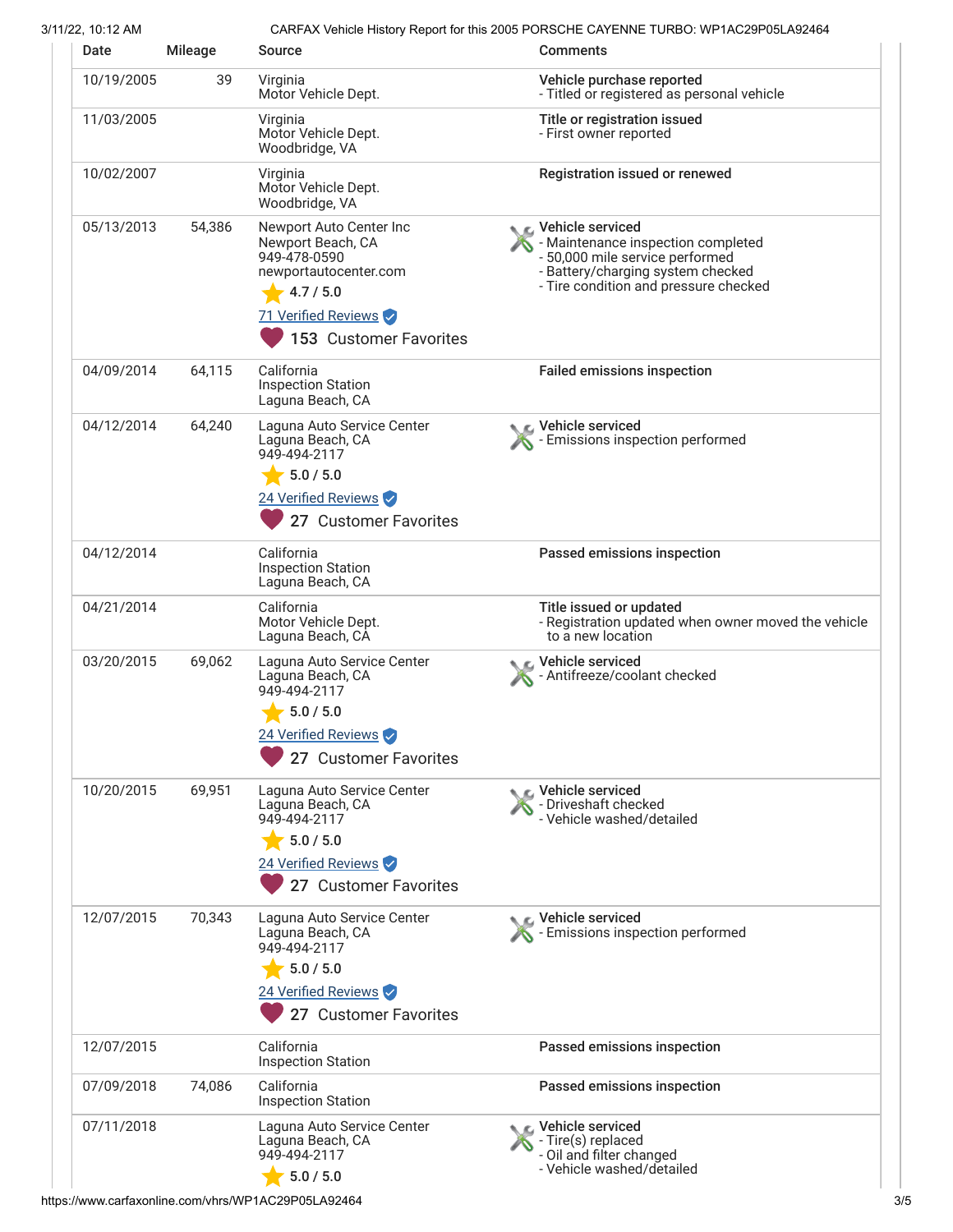3/11/22, 10:12 AM CARFAX Vehicle History Report for this 2005 PORSCHE CAYENNE TURBO: WP1AC29P05LA92464 24 Verified Reviews  $\sqrt{\phantom{a}}$  and  $\phantom{a}$  - Alignment performed - Emissions inspection performed 02/27/2020 77,821 Newport Auto Center Inc Newport Beach, CA 949-478-0590 newportautocenter.com 4.7 / 5.0 71 Verified Reviews **Vehicle serviced** - Recommended maintenance performed - Maintenance inspection completed - Brakes checked - Tire condition and pressure checked - Safety inspection performed 03/02/2020 77,873 Laguna Auto Service Center Laguna Beach, CA 949-494-2117 5.0 / 5.0 24 Verified Reviews Vehicle serviced - Emissions inspection performed 03/02/2020 California Inspection Station Passed emissions inspection 02/28/2022 79,618 Auto Auction Vehicle sold Millions of used vehicles are bought and sold at auction every year. Have Questions? Consumers, please visit our Help Center at [www.carfax.com](http://www.carfax.com/help). Dealers or Subscribers, please visit our Help Center at [www.carfaxonline.com.](http://www.carfaxonline.com/) <sup>27</sup> Customer Favorites <sup>153</sup> Customer Favorites <sup>27</sup> Customer Favorites



# Failed Emissions Inspection

The emissions check performed during a vehicle inspection indicated the vehicle was emitting more than allowable emissions standards and/or had missing or modified parts. Repeated failed emissions records can indicate engine problems and CARFAX recommends you have the vehicle inspected.

# First Owner

When the first owner(s) obtains a title from a Department of Motor Vehicles as proof of ownership.

### Ownership History

CARFAX defines an owner as an individual or business that possesses and uses a vehicle. Not all title transactions represent changes in ownership. To provide estimated number of owners, CARFAX proprietary technology analyzes all the events in a vehicle history. Estimated ownership is available for vehicles manufactured after 1991 and titled solely in the US including Puerto Rico. Dealers sometimes opt to take ownership of a vehicle and are required to in the following states: Maine, Massachusetts, New Jersey, Ohio, Oklahoma, Pennsylvania and South Dakota. Please consider this as you review a vehicle's estimated ownership history.

# Title Issued

A state issues a title to provide a vehicle owner with proof of ownership. Each title has a unique number. Each title or registration record on a CARFAX report does not necessarily indicate a change in ownership. In Canada, a registration and bill of sale are used as proof of ownership.



CARFAX DEPENDS ON ITS SOURCES FOR THE ACCURACY AND RELIABILITY OF ITS INFORMATION. THEREFORE, NO RESPONSIBILITY IS ASSUMED BY CARFAX OR ITS AGENTS FOR ERRORS OR OMISSIONS IN THIS REPORT. CARFAX FURTHER EXPRESSLY DISCLAIMS ALL